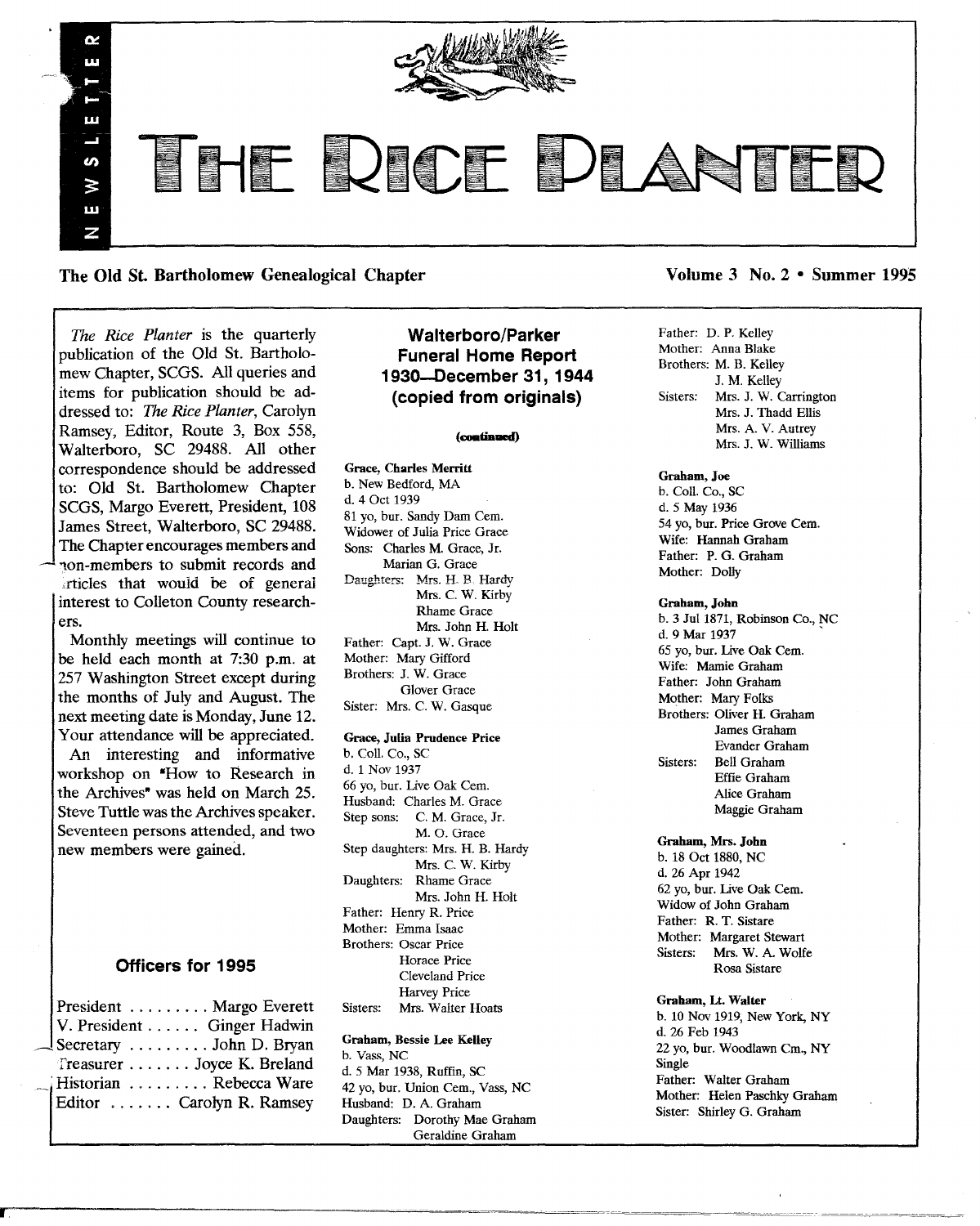Gransom, Celia b. Call. Co., sc d. 23 Sep 1938, Padgetts, SC bur. Padgetts Cem. Widow of John Gransom

#### Grant, Gwendolyn Wade

b. Call. Co., SC d. 17 Apr 1940 18 yo, bur. Island Creek Cem. Husband: Thomas L. Grant Father: Charlie Way

#### Grant, Morris Elmer

b. CoIl. Co., SC d. 1 Oct 1935 10 yo, bur. Zion Baptist Cem. Father: J. R. Grant Mother: Vitamae Remley Brother: Van Grant Sisters: Annie Mae Grant Betty Grant Francestine Grant

Grant, Paul Navel

b. Call. Co., SC d. 5 Jul 1936 1 yo, bur. Zion Baptist Cern. Father: Jeff Grant Mother: Ida Remley Brother: Van Grant Sisters: Annie Mae Grant Betty Grant Francestine Grant

#### Grant, Susana

b. Beaufort Co., SC d. 12 Oct 1932 53 yo, bur. Stocks Cern. Widow

#### Grayson, James Edward, Sr.

b. CoIl. Co., SC d. 1 Feb 1943, Williams, SC 82 yo, bur. Williams Cem. Wife: Isabelle Varnadoe Sons: L. A. Grayson W. F. Grayson J. E. Grayson, Jr. Father: John Grayson Mother: Martha Hudson Half sister: Mrs. J. Jenkins

Grayson, Mary b. CoIl. Co., SC d. 24 Jan 1937 92 yo, bur. Pine Grove Baptist Cem. Widow of W. S. Grayson Father: Ezekeal Crosby Mother: Miss Hudson Brother: William Crosby

#### Grayson, William David

b. CoIl. Co., SC d. 13 Jan 1936, Bells, SC 50 yo, bur. Pine Grove Baptist Cem. Single Father: Bill Grayson Mother: Miss Broderick

#### Green, Archie

b. Call. Co., SC d. 5 Aug 1931 49 yo, bur. Bartow, FL Widower of Eva Green Father: Stephen Green Mother: Mary Ann Boatwright

#### Green, Betsy

b. CoIl. Co., SC d. 7 Nov 1937 55 yo, bur. Macedona Cem. Husband: Dave Green Father: Simon Campbell Mother: Sarah

#### Green, Ella M.

b. Orangeburg Co., SC d. 3 Nov 1934, Green Pond, SC 9 vo. bur. Swamp Cem. Father: Isaac Green Mother: Eliza Murphy

#### Green, Fred

b. CoIl. Co., SC d. 26 Dec 1934 bur. Swamp Cem. Single Father: Isaac Green Mother: Liza Murphy

#### Green, Harrell

b. Call. Co., SC d. 18 Dec 1934, Cottageville, SC 23 yo, bur. Sullivans Ferry Cern. Married Father: Philemon Green Mother: Sarah Ann Green Brother: Horrace Green Sisters: Rosa Mae Green Endice Green Dolly Green

### Green, Idell

b. 24 Dec 1913, Walterboro, SC d. 8 Nov 1936

22 yo, bur. Brick Barn Cem. Husband: Thomas Green Daughter: Ethel Mae Green Father: Billy Seamoore Mother: Mary Dannah Brother: Johnnie Seamoore Sisters: Emma Chapman Beatrice Smalls

#### Green, Madison

b. Call. Co., SC d. 20 Jun 1936 61 yo, bur. Sikes Savannah Cern. Wife: Sula McTeer Green Father: Stephen Green Mother: Mary Ann Boatwright Brothers: Harvey Green K. W. Green J. B. Green Johnny Ree Green Jamrnie Green Hampton Green Sisters: Mrs. Hollin Williams Mamie Green

#### Green, Margaret

b. CoIl. Co., SC d. 29 Sep 1934 50 yo, bur. Oaks Cern. Father: Jeffry Snipe Mother: Margaret

#### Green, Mosse

b. Call. Co., SC d. 9 Jul 1941 40 yo, bur. Mt. Olive Cem. Wife: Louise Green

#### Green, Sue

b. Coil. Co., SC d. 23 Sep 1939 60 yo, bur. Pine Cem. Widow of Richard Green Father: Jerry Sanders Mother: Belle Sanders

#### Greyson, John Lawrence

b. Greyson, VA d. 26 Apr 1944 64 yo, bur. Malone, NY Wife: Marguerite Hart Greyson

### Griffin, Benjamin Ransom

b. CoIl. Co., SC d. 17 Oct 1938 61 yo, bur. Doctor's Creek Baptist Cern. Wife: Lucile Jordon Herndon Griffin Sons: Foster Griffin Harris Griffin Frernan Griffin Stepson: Johnny Herndon Father: J. O. Griffin Mother: Sarah Wesley Brothers: L. E. Griffin J. G. Griffin Sisters: Mrs. P. M. Varn Mrs. B. G. Weeks Mrs. Rhett Breland Mrs. D. T. Strickland

Griffin, Rev. Charles Milton b. 11 Oct 1886, Effingham Co., GA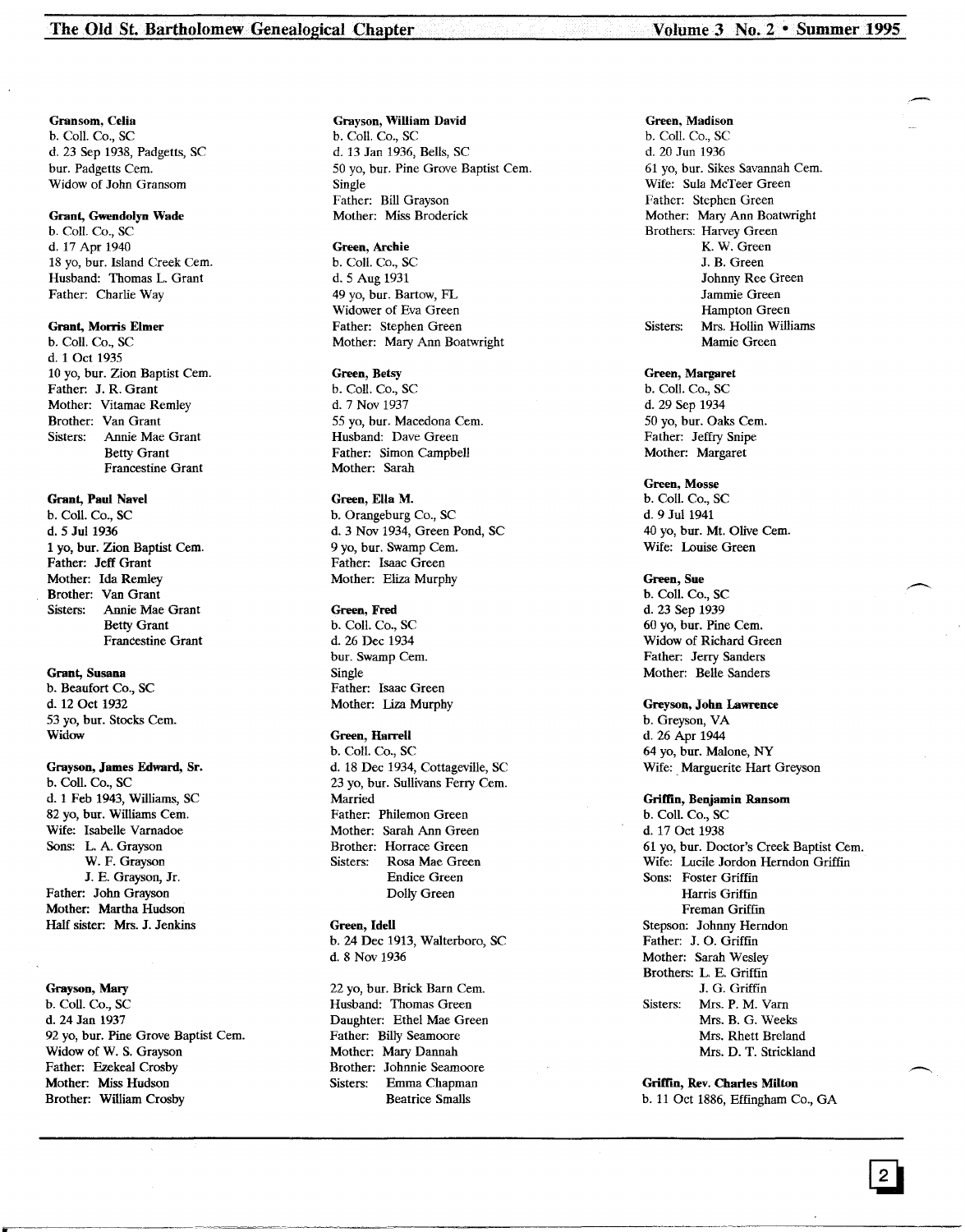d. 25 Aug 1939 53 yo, bur. Live Oak Cem. Wife: Glady Monis Griffin Son: George E. Griffin Daughter: Mrs. L. D. Jones Father: W. W. Griffin Mother: Melissa Wolfe Brother: Dr. E. W. Griffin Sister: Mrs. G. M. Blanton

#### Griffin, David Wesley

b. Coli. Co., SC d. 11 Nov 1939 75 yo, bur. Sandy Dam Methodist Cern. Wife: Fannie Bootie Griffin Sons: B. W. Griffin J. R. Griffin Stepsons: Herman C. Bootie Dolphus Bootie Freddie Bootie Nathan Bootie Eddie Bootie Willie Bootie Daughters: Marie Furie Anita Brandy Edith Griffin Father: Bill Griffin

# Griffin, E. B.<br>b. Coll. Co., SC

1. 18 Sep 1931, Ruffin, SC. 78 yo, bur. Bethel Cern. Wife: Mrs. Matilda Crosby Griffin Sons: L. P. Griffin B. F. Griffin Daughters: Mrs. Cliff Crosby Lula Patrick Mrs. W. H. Crosby Father: Lazarus Griffin Mother: Helen T. Hudson

#### Griffin, Harvey Lee

b. ColI. Co., SC d. 5 Oct 1935, Ruffm, SC 55 yo, bur. Doctor's Creek Baptist Cern. Wife: Janie Benton Griffin Father: J. O. Griffin Mother: Sarah Wesley Brothers: Ben Griffin Eugene Griffin Gary Griffin Sisters: Mrs. P. M. Varn Mrs. Ben Weeks Mrs. Rhett Breland

Mrs. D. T. Strickland

#### Griffm, Johnnie

b. Coli. Co., SC d. 9 Dec 1941, Columbia, SC 40 yo, bur. Live Oak Cem.

..... Griffin, Matilda Crosby

b. ColI. Co., SC d. 18 Dec 1933 84 yo, bur. Bethel Methodist Cem. Widow Sons: L. P. Griffin B. F. Griffin Daughters: Mrs. Clifton Crosby Mrs. W. H. Crosby Mrs. J. W. Patrick Father: John Crosby Mother: Eliza Bryan Brother: Hesikiah Crosby Sister: Amanda Ulmer

#### Griffin, Sarah T.

b. ColI. Co., SC d. 10 Feb 1935 34 yo, bur. Bethel Cem. Single Father: G. W. Griffin Mother: Velaria Griffin Brother: L. J. Griffin Sisters: Georgie Bunton Leila Thomas

#### Griffin, Viola

b. ColI. Co., SC d. 10 Jun 1934 52 yo, bur. Sandy Dam Methodist Cern. Widow Daughters: Mrs. Gussie Driggers Gladys Griffin Father: J. P. Price Mother: Mary Hiers Brother: E. C. Price Half brothers: H. H. Price L. F. Price Boyd Price Coy Price Willie Price Half sister: Mrs. Maurice Hayes

#### Griffith, Abraham Ellison

6. Coli. Co., SC d. 28 Jan 1937, Cottageville, SC 78 yo, bur. Cottageville Cem. Widower of Georgia Willis Griffith Sons: Allan E. Griffith L. A. Griffith Step son: Dr. R. V. Ackerman Father: Whitmore Griffith Mother: Margaret Willis

#### Griffith, Johnie

b. 1905, FL d. 10 Dee 1941, Columbia, SC 36 yo, bur. Live Oak Cern. Wife: Gertrude Griffith

#### Griffith, Tbeophilis Whitmore

b. Coli. Co., SC d. 18 Dee 1935 52 yo, bur. Cottageville Cern. Wife: Lizzie Free Griffith Daughters: Mrs. James 1. Kinard Dorothy Griffith Minnie Griffith Martha Griffith Father: Whitmore Griffith Mother: Miss Willis Brother: Abe Griffith

#### Griner, John Marion

b. Hampton Co., SC d. 27 Aug 1937 56 yo, bur. Mt. Carmel Cem. Single Father: James B. Griner Mother: Augusta Smith Sister: Mrs. M. G. Terry

#### Gross, Cora V.

b. Dorchester Co, SC d. 20 Dec 1934, Harleyville, SC 67 yo, bur. Harleyville Cern. Widow of H. H. Gross Son: J. B. Mims Son in law: C. W. Hutto Daughter: Mrs. O. M. Dotson Father: Jack Brownlee Sister: Ida Mims

#### Groves, Charles Grady

b. Coli. Co., SC d. 18 Jan 1935 9 yo, bur. Evergreen Christian Cem. Father: Jim Groves Mother: Lillie Mae Crosby Brother: Israel Groves Sisters: Lauzether Groves Nayden Groves Eva Elizabeth Groves

#### Groves, Elizabeth

b. 1849, Hampton Co., SC d. 13 Dec 1935, Ruffin, SC 87 yo, bur. Evergreen Christian Cem. Widow Sons: A. M. Groves J. M. Groves Step sons: Richard Humphries J. M. Humphries Daughters: Lilly Evans Florrie Evans Capitola Robertson Father: Richard Stafford Brother: Lee Stafford

Groves, Joseph Washington b. Coli. Co., SC d. 28 Tul 1940 76 yo, bur. Peniel Methodist Cern. Widower of Susan Anita Varnadoe Groves Sons: J. E. Groves Claud Groves Daughters: Mrs. Charlie Stanley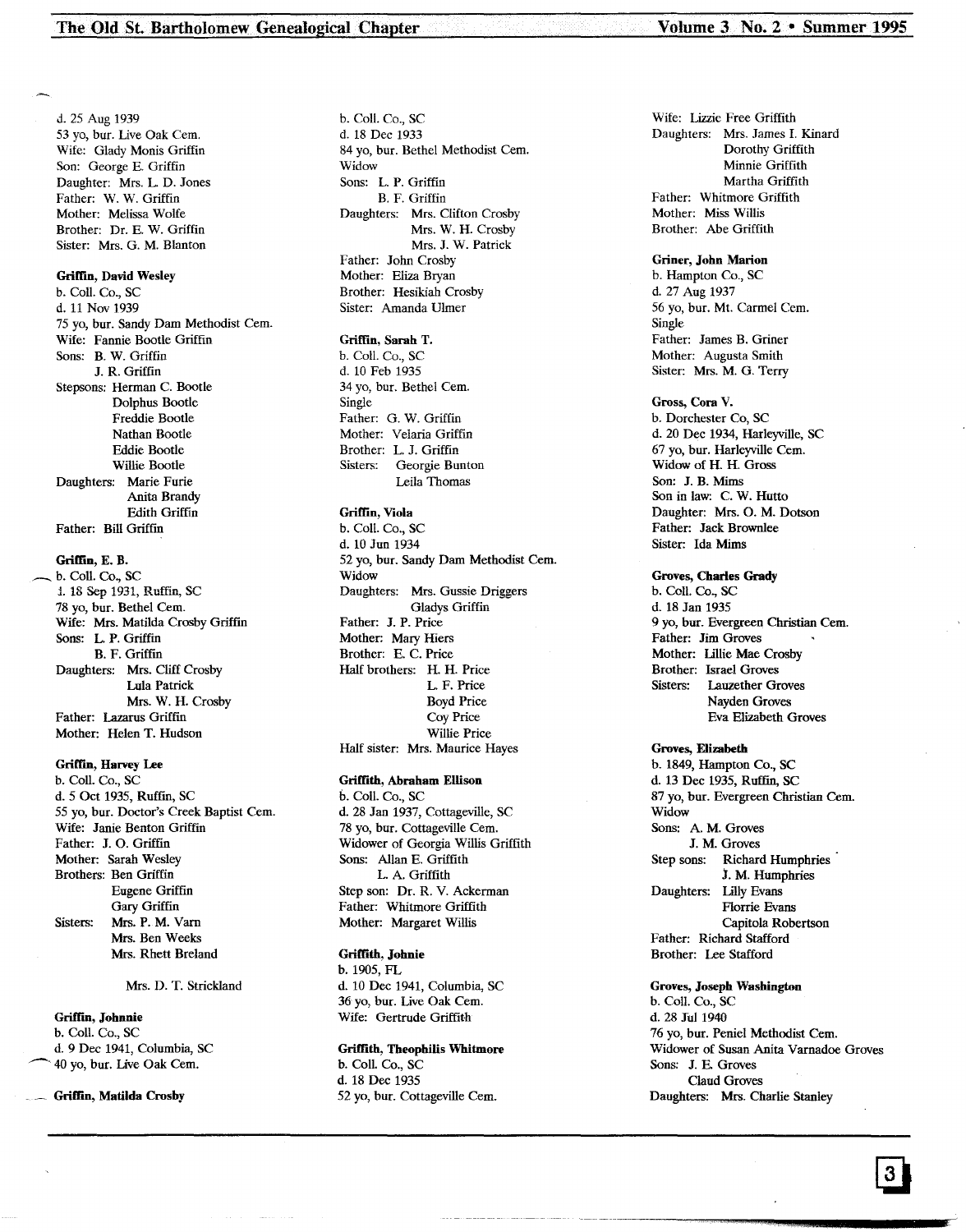Mrs. F. W. Fraser Mrs. M. L. Stone Lillie Groves

#### Groves, Mrs. L. M.

b. Coil. Co., SC d. 6 May 1935 37 yo, bur. Evergreen Cem. Husband: Grady Groves Son: Israel Groves Daughters: Lauzether Groves Nadine Groves Elizabeth Groves Lila Rae Groves Father: Maddie Groves Mother: Evian O'Quinn Brother: Grady Crosby Sisters: Mrs. Wheeler Spell Mrs. Barney Crosby Mrs. Oland Strickland

#### Gruber, Lillian Dallas

b. 15 May 1930, Round 0, SC d. 26 Mar 1931 10 mo. bur. Gruber Cem. Father: Daniel Gruber Mother: Essie Mae Hughes

#### Gruber, Mariah Sarah

b. Coli. Co., SC d. 4 Jun 1934 73 yo, bur. Gruber Cem. Widow of O. G. Gruber Sons: George H. Gruber John W. Gruber Daughters: Mrs. A. D. Rumph Bertha Byrd Mrs. P. T. Utsey Mrs. O. C. Weeks Mrs. J. E. Westbury Father: Grottos Ackerman Mother: Sarah Adams Brothers: W. W. Ackerman Allen Ackerman Sisters: Mrs. Press Addison Mrs. R. F. Isgett Mrs. A. Easterlin Mrs. Hughey Smith

#### Gruber, Marshall G.

b. 12 Jul 1887, CoIl. Co., SC d. 6Aug 1936 49 yo, bur. Live Oak Cem. Married Son: Marshall Gruber, Jr. Daughters: Vera Gruber Mae Gruber Father: William Bartow Gruber Mother: Carrie Black Sister: Mrs. George Price, Jr.

Gruber, Owen G. b. Coli. Co., SC

d. 15 Oct 1930 76 yo, bur. Gruber Cern. Wife: Moriah A. Gruber Sons: George H. Gruber Johnnie Gruber Daughters: M. Rumph Bertha Byrd J. Utsey Bessie Weeks E. Westbury Father: John W. Gruber Mother: Mary Hill

#### Gruber, William Bartow

b. Coli. Co., SC d. 15 Aug 1931 69 yo, bur. Live Oak Cem. Son: Marshall G. Gruber Daughter: Mrs. B. George Price

#### Grumble, Alice Eoline McKnight

b. Clarendon Co., SC d. 11 Aug 1939 25 yo, bur. Manning Cern. Husband: George W. Grumble Daughters: Elizabeth Scott Grumble Mary Alice Grumble Father: George M. McKnight Mother: M. Agnes Glen Brothers: George G. McKnight Robert H. McKnight W. G. McKnight D. L. McKnight Sisters: Mrs. Louis W. Fetscher Mrs. F. M. Mathis

#### Guess, Amanda M.

b. Coil. Co., SC d. 30 Jun 1932, Hendersonville, SC 79 yo, bur. Hendersonville Cern. Widow of D. E. Guess Father: Samuel Marvin Mother: Miss Davis

#### Guilford, Caroline Nettles

b. 16 Aug 1875, Coli. Co., SC d. 3 May 1938 62 yo, bur. Live Oak Cern. Husband: G. W. Guilford Sons: H. W. Guilford E. S. Guilford G. E. Guilford Daughter: Mrs. H. F. Gentry Father: Henry Nettles

Brothers: C. E. Nettles W. C. Nettles Sister: Mrs. N. H. Crosby

Guilford, Jane Hare b. 24 Dec 1856, Uverpool, England d. 12 Feb 1938 79 yo, bur. Bluffton Cern.

Widow of George S. Guilford Sons: G. W. Guilford Lee Guilford Charles F. Guilford Daughters: Mrs. H. E. Ratcliffe Mrs. J. D. Peeples Mrs. J. S. Graves Father: John Horl Sister: Elizabeth Ard

#### Haddock, Dora Crosby

b. 1902, Coli. Co., SC d. 24 May 1944, Charleston, SC 41 yo, bur. Doctor's Creek Baptist Cern. Husband: Willie Haddock Son: Calvin Lemoine Step sons: Louis Haddock Willie Haddock Homer Haddock Step daughter: Inez Drawdy Father: Isham Crosby Mother: Susan L. Bowers Brothers: Dowling Crosby Calvin Crosby C. M. Crosby Sisters: Rosa Morris Addie Osteen

#### Hale, Jesse Lee

b. Tennessee d. 26 Nov 1939 39 yo, bur. Ebenezer Methodist Cem. Wife: Ethel Hale Son: Jesse Lee Hale, Jr. Daughters: Inez Hale Lula Mae Hale Father: J. I. Hale Brothers: 4 Sisters: 2

#### Hale, Sally

b. Mississippi d. 16 Feb 1943, Jacksonboro, SC 58 yo, bur. Ebenezer Methodist Cem. Widow of Samuel Parker Hale Son: Harvey Prescott Daughter: Mrs. Tom Hale Father: Albert Page Mother: Annie Glover Sister: Mattie Goforth

#### Hamilton, Josh

b. CoIl. Co., SC d. 11 Jun 1934 70 yo, bur. Oakland Cern. Father: Jackie Hamilton

#### Hamilton, Lucille

b. Coli. Co., SC d. 21 Feb 1937 5 yo, bur. Hutson Cern. Father: Johnnie Hamilton Mother: Corine McClennon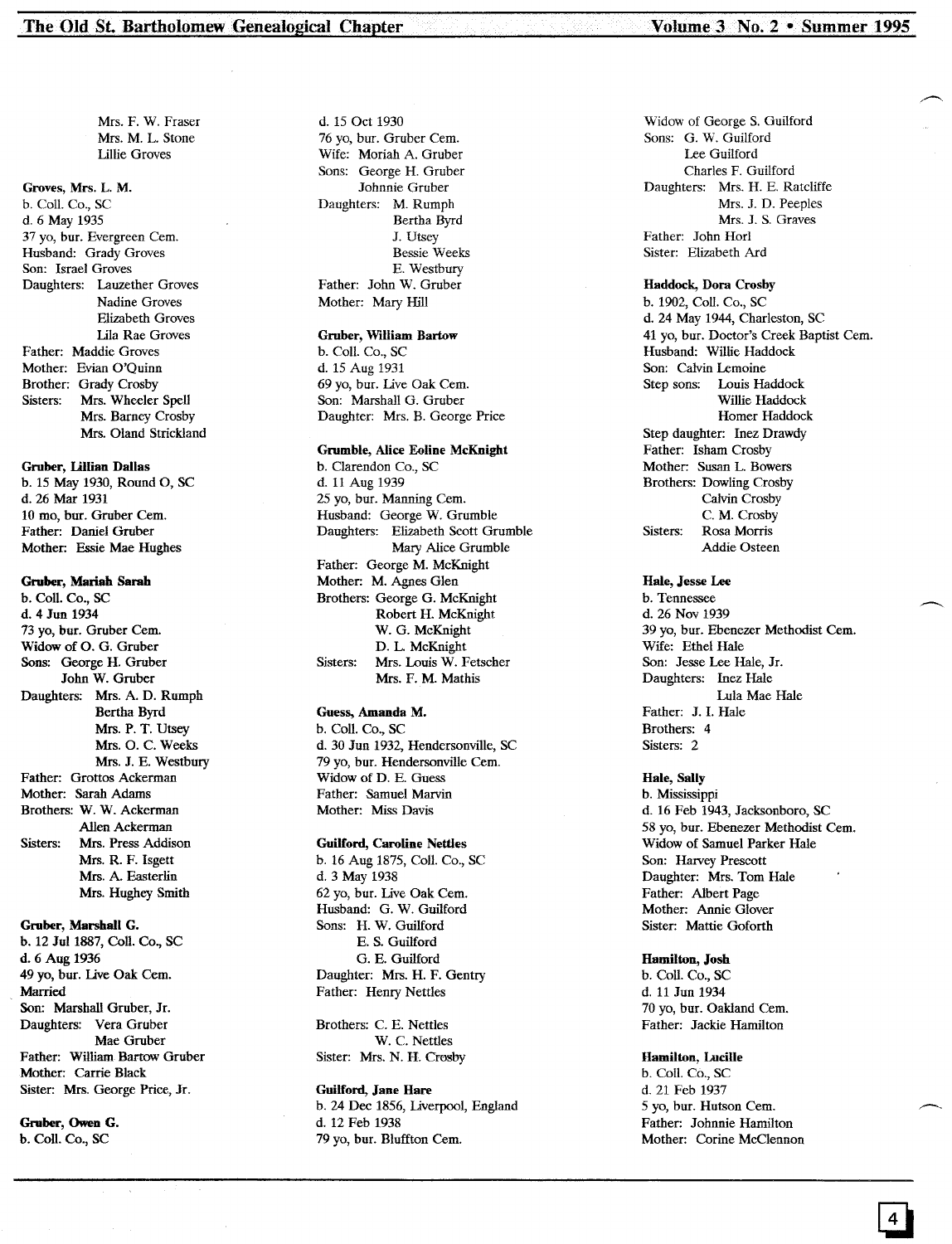#### Harris, Myrtle Viola Austin

b. Virginia d. 3 Oct 1937 37 yo, bur. Live Oak Cern. Husband: Ben F. Harris Father: Will Austin Brothers: Henry Austin Will Austin

#### Harrison, Baby Girl

b. 25 Feb 1944, Walterboro, SC d. 25 Feb 1944 1 do, bur. Live Oak Cern. Father: B. F. Harrison Mother: Clyde Lawrence

#### Harrison, Charles Ulmer

b. Hampton Co., SC d. 20 Jul 1941 67 yo, bur. Harrison Cern. Step daughter: Mrs. R. W. Taylor Father: Amos James Harrison Mother: Sarah Catherine Hogarth Brothers: A. W. Harrison C. W. Harrison W. P. Harrison

#### Harrison, James Zaek, Sr.

b. ColI. Co., SC d. 4 Apr 1937, Smoaks, SC 78 yo, bur. Little Swamp Methodist Cern. Wife: Mary Bass Harrison Sons: Reverend J. C. Harrison J. Z. Harrison Daughters: Senia Smith Mrs. I. L. Padgett Mrs. J. T. O'Quinn Mrs. R. B. Williams Mrs. H. W. Walker Mrs. E. F. Bennett Mrs. J. K. Miley Father: Wilson Harrison Mother: Mary Walker

#### Harrison, Rachel

b. Coll. Co., SC d. 7 Jun 1937, Smoaks, SC 80 yo, bur. Smyly Cem. Widow of Isham Harrison Son: Lem Jones Mother: Tilda Adams Brother: Garfield Adams

#### Harrison, Sophia Lillian

b. Hampton Co., SC d. 19 Jul 1941 54 yo, bur. Hickory Grove Cern. Husband: Charles U. Harrison Daughter: Mrs. R. W. Taylor Father: W. W. Rivers Mother: Jane All Sister: Mrs. George F. Young

#### Harrison, Vernon Austin

b. Call. Co., SC d. 29 Nov 1934 26 yo, bur. Doctor's Creek Baptist Cem. Wife: Mrs. Clyde Dubois Harrison Son: Jaimrnie Douglas Harrison Father: C. L. Harrison Mother: Mollie Breland Brothers: D. L. Harrison Heyward Harrison Sister: Mrs. F. A. Sollar

#### Harvey, Affie

b. Call. Co., SC d. 22 Mar 1938, Green Pond, SC 48 yo, bur. Rose Hill Cem. Husband: Isaac Harvey Daughter: Lula McPherson Brothers: Jake Gillard Shed Lessington Sisters: Essie Middleton Jane Graham

#### Harviston, Baby Girl

b. 12 Mar 1944, Walterboro, SC d. 12 Mar 1944 1 do, bur. Grace Advent Cem. Father: G. A Harviston Mother: Ruby Crosby

#### Haynes, Susan Rebecca

b. Coll. Co., SC d. 31 Aug 1936, White Hall, SC 75 yo, bur. Jonesville Cern. Single Father: William A. Haynes Mother: Annie Allen Sisters: Annie Allen Haynes Mrs. Claudy Appley Daisy Jones

#### Haynes, Viola

b. Coll. Co.; SC d. 20 Sep 1934, Smoaks, SC 37 yo, bur. Smyleys Cem. Husband: Jeff Haynes , Father: J. W. L. Jones Mother: Lizzie Ackerman

#### Haynes, Willis Wise

b. ColI. Co., SC d. 17 Feb 1934 75 yo, bur. Jonesville Cern. Married Daughter: Hazel Haynes Father: William A. Haynes Mother: Annie Allen Sisters: Daisey Haines Jones Claudia Appeby Susie R. Haynes Annie Haynes

#### Helloms, Walter Gray

b. Washington, GA d. 6 Jan 1943 57 yo, bur. Washington, GA, cern. Wife: Mamie Helloms Son: W. S. Helloms Father: William S. Helloms Mother: Kate Shufrich Brothers: Robert Hellorns Edwin Hellams Sisters: Mrs. E. H. Gordon Mrs. A. E. Mix

#### Henderson, Charlotte Fraser

b. 13 Apr 1858, Walterboro, SC d. 11 Jan 1941 82 yo, bur. Live Oak Cem. Single Father: Daniel S. Henderson Mother: Charlotte Fraser Sister: Mrs. R. L. Fraser, Sr.

#### Henderson, Fannie B.

b. Marlboro Co., SC d. 20 Jul 1931 83 yo, bur. Walterboro, SC Husband: E. P. Henderson Father: William Baggot

#### Henderson, Henry

b. Florida d. 25 Feb 1934 67 yo

#### Henderson, Kistler

b. ColI. Co., SC d. 3 Feb 1936 65 yo, bur. Canadys, SC Widower Father: Rubin Henderson Mother: Peg Henderson

#### Hendon, Ralph Boyd

b. Fair Bluff, NC d. 28 Mar 1936, New Ways, GA 24 yo, bur. Bradentown, FL Wife: Mary Belcher Henson Father: C. M. Henson Mother: Carry L. Thompson Brothers: Worth Henson Carl M. Henson George Leon Henson Sisters: M. Glenn Henson Mrs. Dewey Robertson Carrie Lou Henson

Hentzell, Louis Edward b. Canton, OH d. 5 Apr 1937 51 yo, bur. Live Oak Cem. Widower Son: F. J. Hentzell Daughter: Mrs. L. S. Trimbach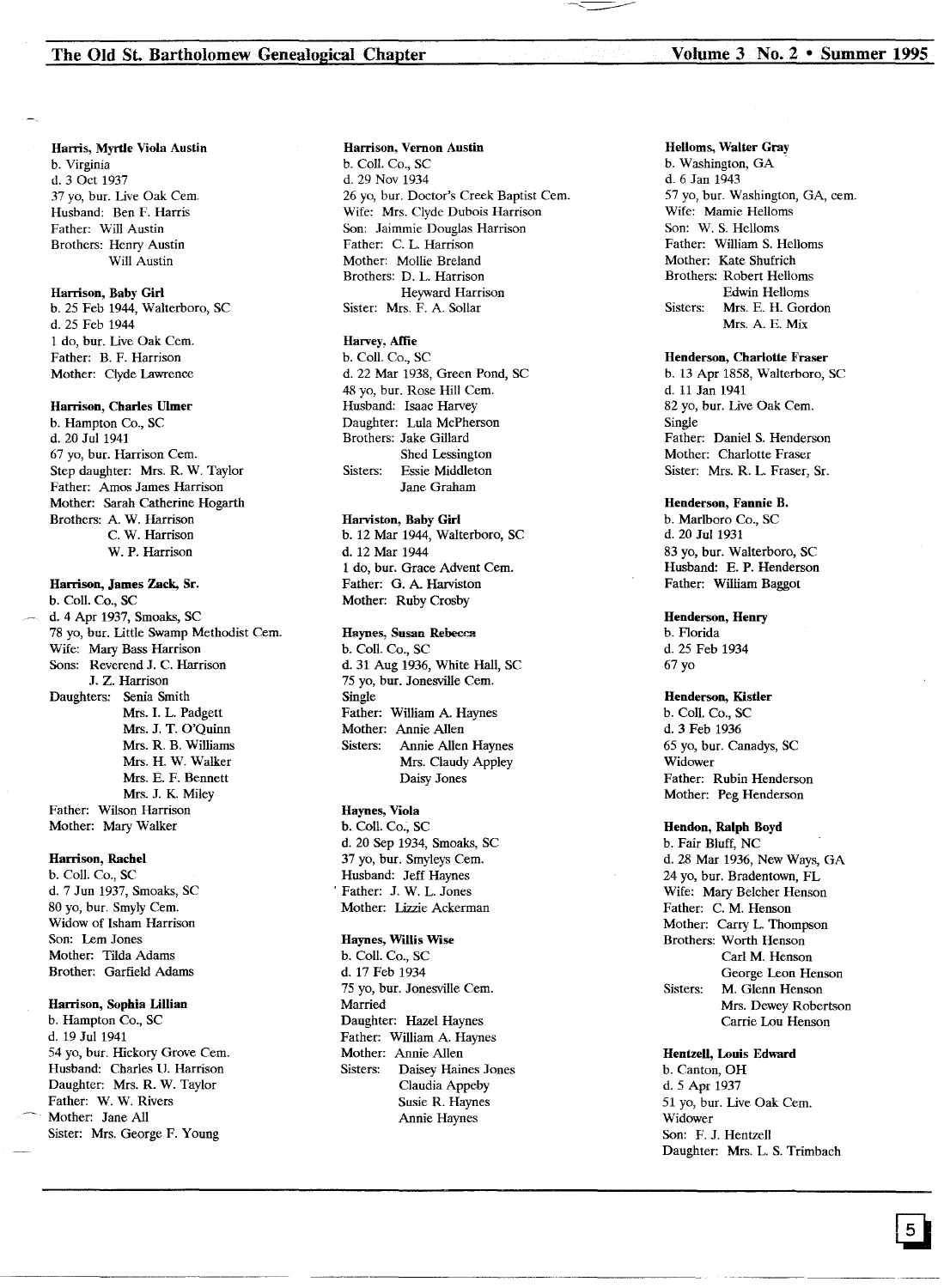Mother: Sophia Hentzell Brother: Jack Hentzell Sister: Clara Hentzell

#### Herlong, Baby Boy

b. Walterboro, SC d. 26 Jun 1944 1 do, bur. Live Oak Cemetery Father: Lt. Warren C. Herlong Mother: Maude Eva Jarome

#### Herndon, Alice Elizabeth

b. ColI. Co., SC d. 1 Nov 1933 14 yo, bur. Williams Cem. Father: Frank D. Herndon Mother: Hennie Westbury Brothers: 2 Sisters: Mrs. Gadson Drawdy 2 younger

#### Herndon, Bessie Lee Stevens

b. ColI. Co., SC d. 28 Apr 1939 52 yo, bur. Evergreen Christian Cern. Husband: Willie Harley Herndon Daughter: Daisy Mae Crosby Father: Franklyn Stevens Mother: Martha Benton

#### Herndon, Charity Lou

b. Coli. Co., SC d. 28 May 1935 68 yo, bur. Peniel Baptist Cem. Widow of Rip Herndon Sons: C. W. Herndon E. P. Herndon Joe N. Herndon Farrow Herndon Daughters: Mrs. J. W. Martin Mrs. W. P. Martin Mrs. Grady Sullivan Mrs. M. D. Hamilton Mrs. Sam Walters Mrs. E. S. Hogan Father: Abram Padgett Mother: Leedie Kinsey Sister: Martha Ann Davis

#### Herndon, David

b. Coll. Co., SC d. 20 Feb 1932 52 yo, bur. Grace Advent Cem. Wife: Sue Groves Herndon

Sons: Gary Herndon Howard Herndon Daughters: Earline Price Riva Saulsbury Hazel Craven Dorothy Simmons Father: Clennie Herndon Mother: Hattie Griffin

Brothers: Allen Herndon Mosser Herndon Harley Herndon Sister: Lizzie Hiott

#### Herndon, Estella Smoak

b. 27 Jun 1875, Bamberg Co., SC d. 11 Jan 1939 63 yo, bur. Smoaks Baptist Cem. Widow of G. B. Herndon Son: G. B. Herndon, Jr. Father: W. W. Smoak Mother: Jane C. Padgett Brother: W. W. Smoak, Jr. Sister: Mrs. J. B. Smith

#### Herndon, Hattie

b. Bamberg Co., SC d. 25 Sep 1932 70 yo, bur. Williams Cem. Husband: Lawrence M. Herndon Son: Robert Lee Herndon Daughters: Lula Smoak Lizzie Morris Father: David Maxey Brother: George Maxey Sister: Mary Smith

#### Herndon, Henry Etta

b. Coli. Co., SC d. 28 Aug 1930 85 yo, bur. Williams Cern. Widow

#### Herndon, Jane White

b. Coli. Co., SC d. 23 Apr 1933 86 yo, bur. Pine Grove Baptist Cern. Widow of Phillip Herndon Sons: Henry T. Herndon J. B. Herndon Quillie P. Herndon R. Arthur Herndon Lee Herndon D. L. Herndon Daughters: Mrs. Johnnie E. Hudson Mrs. W. L. Breland Father: Mr. White Mother: Miss Hudson

#### Herndon, Joe Marion

b. Coli. Co., SC d. 19 May 1938 61 yo, bur. Grace Advent Cern. Widower of Mamie Herndon Son: Oscar Herndon Daughters: Marie Lott Mrs. Ray Prine Mrs. Jessie Padgett Father: Clenie Herndon Mother: Etta Griffin Brothers: Allen Herndon Harley Herndon

#### Herndon, Lawrence M.

b. Coli. Co., SC d. 15 Feb 1934 bur. Williams Cern. Widower of Hattie Maxey Son: Robert Lee Herndon Daughters: Mrs. Fulton Smoak Lizzie Morris Father: John E. Herndon Brother: W. P. Herndon

#### Herndon, Lonnie

b. ColI. Co., SC d. 31 Mar 1938 28 yo, bur. Grace Advent Cem. Wife: Janie Balantine Daughters: Annette Herndon Betty Herndon Father: Allen Herndon Mother: Lula Drawdy Brothers: Ben Herndon Pierce Herndon Hollins Herndon

#### Herndon, Lonnie Lihue

b. Coli. Co., SC d. 3 Jun 1935 27 yo, bur. Evergreen Christian Cem. Single Father: Willie Harley Herndon Mother: Bessie Stevens Sister: Daisy Mae Herndon

#### Herndon, Mary Valentine

b. ColI. Co., SC d. 26 Sep 1937 57 yo, bur. Grace Advent Cem. Husband: J. M. Herndon Father: T. M. Valentine Mother: Mary Benton

#### Herndon, Mickie Viola

b. Coli. Co., SC d. 10 Oct 1932 43 yo, bur. Peniel Baptist Cem. Single Father: Rip Herndon Mother: Charity Lou Padgett Brothers: E. P. Herndon Joe N. Herndon Farrow Herndon C. W. Herndon Sisters: Mrs. J. W. Martin Mrs. J. D. Martin Mrs. P. W. Martin Mrs. M. G. Hamilton Mrs. E. S. Hogan Ruby Herndon

Herndon (Crosby), Noris Edwin b. Walterboro, SC d. 25 Jun 1942 9 yo, bur. Live Oak Cern.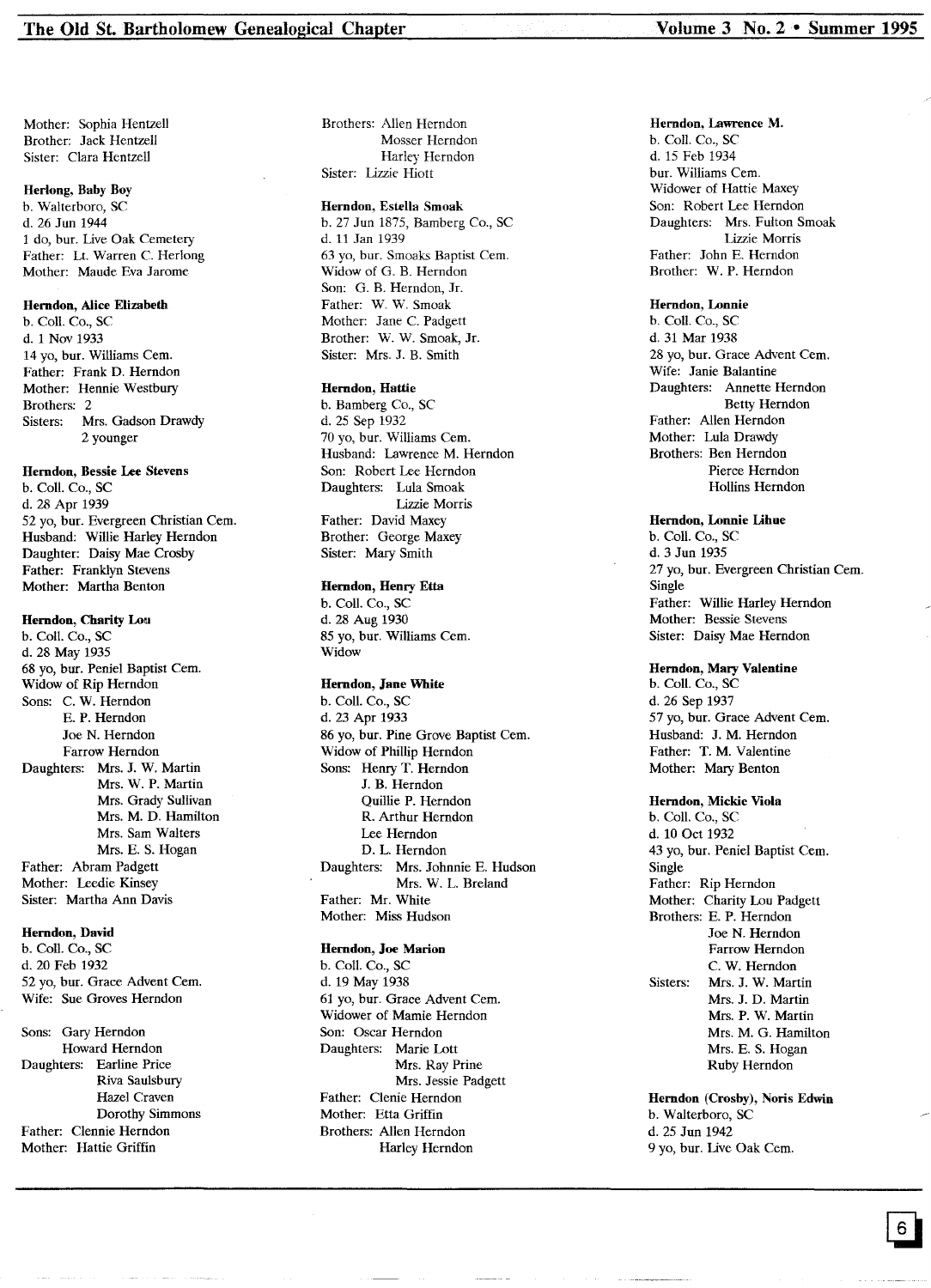Father: Romain Herndon Mother: Annette Hiott Herndon Crosby

#### Herndon, Quillie P.

b. CoiL Co., SC d. 24 Jul 1935, Smoaks SC 59 yo, bur. Bethel Methodist Cem. Widower Sons: J. H. Herndon Lonnie Herndon Seward Herndon J. D. Herndon James T. Herndon Leon Herndon Daughters: Louise Herndon Ruth Herndon Ruby Herndon Father: Phillip Herndon Mother: Jane White Brothers: J. B. Herndon Henry T. Herndon Lee Herndon R. Arthur Herndon D. Lance Herndon Sisters: Mrs. Lee W. Breland Mrs Johnnie E. Hudson

#### Herndon, Robert Lee

b. CoIL Co., SC d. 12 Sep 1942, Smoaks, SC 58 yo, bur. Williams Cem. Wife: Maud Ruth Garris Herndon Sons: Furman Herndon Garris Herndon Ernest Herndon Daughters: Dorothy H. Beach Catherine Nash Father: Lawrence Herndon Mother: Hattie Maxey<br>Sisters: Mrs. Fulton Mrs. Fulton Smoak Lizzie Morris

#### Herndon, Robert Wendell

b. Coli. Co., SC d. 20 Apr 1936 3 yo, bur. Tabernacle Cern. Father: L. B. Herndon Mother: Jessie Mae Myers Brothers: Lonnie Herndon Harold Herndon Billy Herndon Sisters: Mrs. C. J. Gatch Mrs. Frank McAlhany Evelyn Kinsey Ruth Herndon Jane Herndon

#### Herndon, Rosa Jane

b. 26 Sep 1855, Barnwell Co., SC d. 19 Feb 1944, Ridgeland, SC ~S8 yo, bur. Pine Grove Cern. Widow of Clayhornme Herndon Sons: H. Otis Herndon

L. Leonard Herndon Daughters: Mrs. J. E. Kinard Mrs. H. E. Bishop Mrs. W. C. Koth Father: W. J. Bishop Mother: Mahalie Weekley Sisters: Lizzie Benton Harriot Varn

#### Herndon, Sue Groves

b. Coll. Co., SC d. 27 Dec 1937 57 yo, bur. Grace Advent Cem. Widow of David Herndon Sons: Gary Herndon Howard Herndon Daughters: Mrs. Eddie Price Mrs. I. C. Salsbury Mrs. Esdorn Craven Mrs. Theodore Simmons Father: John Groves Sister: Mrs. Arrie Kent

#### Herndon, Willie Harley

b. Call. Co., SC d. 29 Apr 1944 57 yo, bur. Evergreen Christian Cem. Widow of Bessie Stephens Herndon Daughters: Mrs. Cecil Crosby June Herndon Kathleen Herndon Father: Clenie Herndon Mother: Miss Eddie Griffin

#### Heron, Frances Etta Robertson

b. Fairfield Co., SC d. 8 Oct 1941 77 yo, bur. Elmwood Cern., Columbia, SC Widow of R. W. Heron Son: H. B. Heron Brother: T. Z. Robertson

#### ,Heron, Henry Brockman

b. Fairfield Co., SC d. 13 Jan 1943, Charleston, SC 43 yo Wife: Lillie Rae Bolin Heron Son: Robert Mallory Heron Father: John Q. Heron Mother: Ella Morgan Half sisters: Mrs. H. A. Dent Mrs. Abner Lyons Thelma Hines Mrs. Raymond Williamson Jenny Lee Heron

#### Heyward, William

b. Bamberg Co., SC d. 21 Feb 1933 30 yo, bur. Oak Grove Methodist Cern. Married Father: Carey Heyward Mother: Annie Risher

Hickman, Alfred H. b. Coli. Co., SC d. 4 Jun 1936 35 yo, bur. Peniel Methodist Cem. Wife: Annie Craven Hickman Son: Jack Hickman Daughter: Vernel Hickman Father: Julius William Hickman Mother: Maggie Benton Brothers: Ervin Hickman Horris Hickman Rhett Hickman Sisters: Mrs. Lee Avant Mrs. Tony Avant Miss Fostine Hickman

#### Hickman, Amanda Gazaway

b. 21 Jul 1888, Canton, GA d. 23 Feb 1938, Green Pond, SC 49 yo, bur. Live Oak Cem. Husband: W. H. Hickman Sons: Edmond G. Hickman Bruce L. Hickman Kenneth Hickman Daughters: Mrs. K. B. Beach Mrs. E. B. Page Mary E. Hickman Father: Mr. Gazaway Brothers: Doyle Gazaway Tomas Gazaway Sisters: Nancy Chatham Mrs. B. F. Freeman Mrs. Plumma Roach

#### Hickman, Julius William

b. Coli. Co., SC d. 25 Mar 1935 69 yo, bur. Peniel Methodist Cern. Wife: Maggie Benton Hickman Sons: Alfred H. Hickman Ervin H. Hickman Harris H. Hickman W. Rhett Hickman Daughters: Mrs. Lee T. Avant Mrs. Tony V. Avant Fosteen Hickman Father: W. Rhett Hickman Mother: Mary Blocker Brothers: John E. Hickman F. S. Hickman Sister: Mrs. J. F. Chassereau

#### (to be continued in next issue)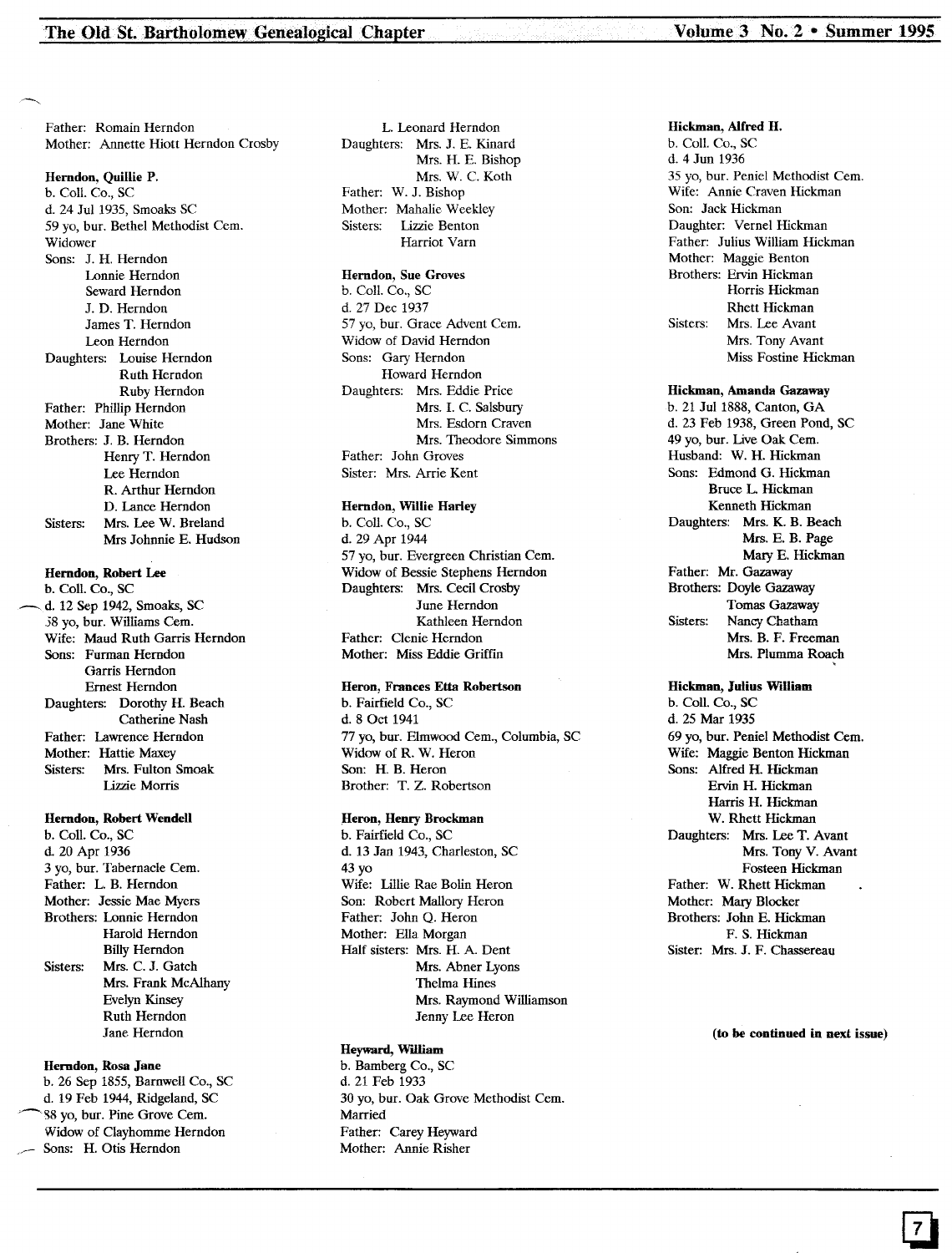### **Excerpts from the Walterboro News, Colleton Press, Colleton Democrat, Colleton Standard, and the Colleton News • 1875-1909**

(extracted by Doris M. Lucas)

#### **MARRIAGES**

Married by the Reverend W. R. HIOTT on December 11, 1878, were Mr. Benjamin B. HIOTT to Miss Elmira E. HIOTT, daughter of Samuel Hiott, all of Colleton County.

Mr. Joseph WARREN was married to Miss Sarah V. MORRIS at the home of Mr. Thomas Morris by the Reverend William R. HIOTT on December 7, 1879.

Major M. P. HOWELL returned with his bride on the Wednesday before February 4, 1880.

Married by Reverend Fos CURTIS at the residence of M. R. STONE, Esquire, on May 21, 1880, were G. J. VARN, Esquire, and Miss Harriett BISHOP, all of Colleton County.

On November 14,1889, Miss Emma FARMER and Mr. J. B. mCKMAN were married at the home of the bride's father at Possum Comer by J. S. GRIFFIN, Esquire, Trial Justice.

#### **DEATHS**

In July 1873 Mrs. LYONS, of Smoaks Cross Roads, died from bums in a fire from a kerosene lamp being filled while it was lit,

Richard TUMBLESTON drowned while crossing Jacksonboro Ferry with a flat load of cattle on May 13, 1875.

During August 1875, John GOODWIN was killed by lightening.

Soloman PINCKNEY died in September of 1875 near Jacksonboro of consumption. He was formerly a trial justice.

R. B. GRANDISOR was drowned near White Hall on Thursday, November 11, 1875. He was in a small boat shooting ducks when the boat capsized. The body was later found and buried at the old burying ground on Heyward's Plantation.

Mrs. Jane M. LEMACKS died at her home near Round 0 in Colleton County on December 11, 1879, at the age of 73 years.

Willie HENDERSON, sixteen year old son of Colonel C. G. Henderson, was struck by lightening last Friday evening, July 1884.

Mrs. Caroline MILLER, wife of Colonel C. E. Miller, was shot and killed by her stepson, W. H. Miller, on July 23, 1884.

On August 26,1889, Josiah HIOTI, Jr., son of Josiah Hiott of Round 0, died after an accident.

The death of Mrs. Eliza MARTIN, wife of William Martin, occurred on Saturday, August 31, 1889. She is survived by her husband and three children.

The death of William KINSEY of Smoaks Cross Roads was reported in Thursday's issue of the paper on October 3, 1889.

Joseph Stephen BEACH died on October 4, 1989.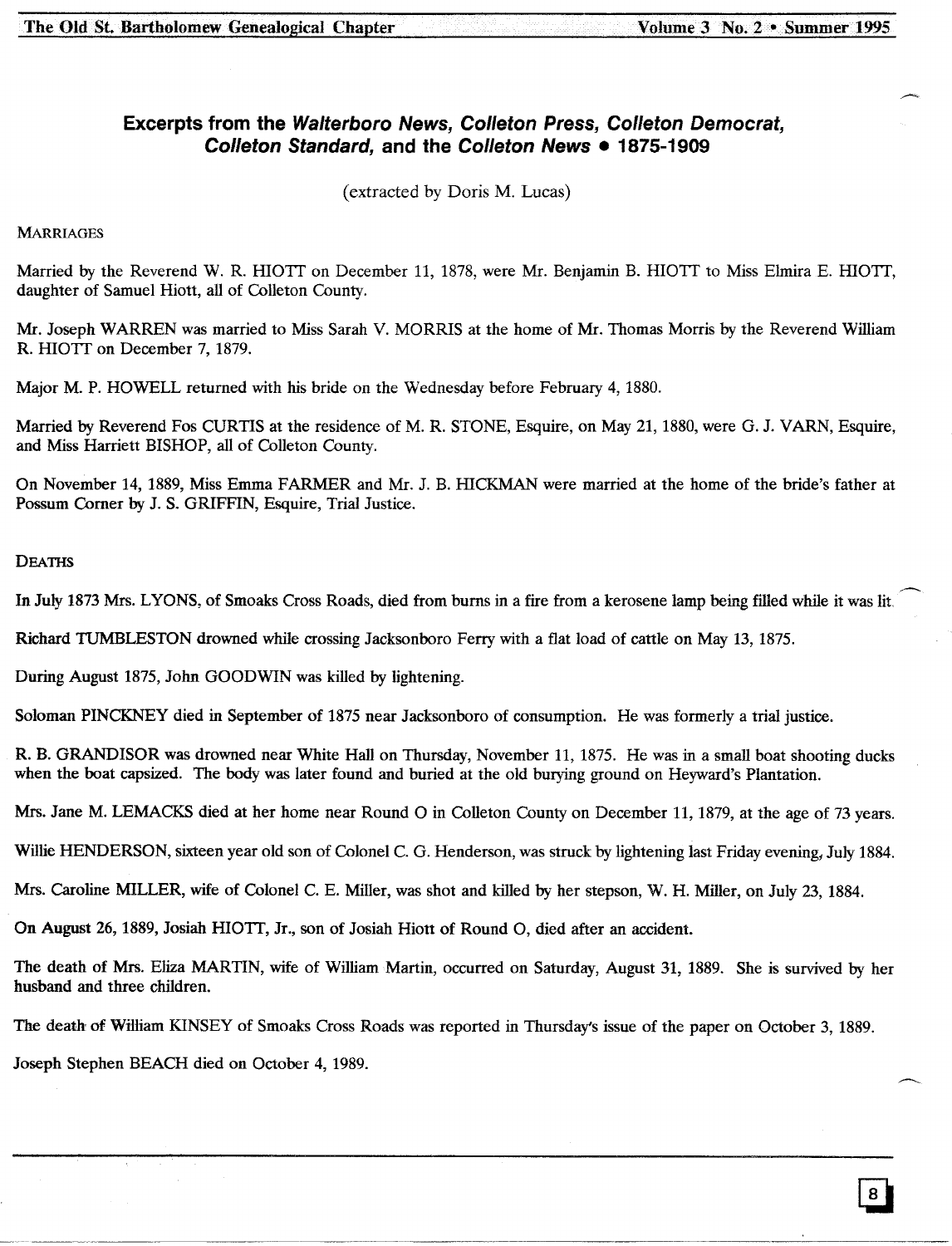

### **ULMER, McTEER**

Larry Ulmer, 2917 Woodway Lane, Columbia, SC 29223-2039

(803) 788-0538

Seeking information on descendants of Betsy Elizabeth ULMER (1794-1868) who married John MCTEER (son of John McTeer and Ann McCabe BARRIE) on 18 Jan 1816 in Colleton County. Their children were Eugene, Edwin, and Maria, and they are believed to have resided in or near Hendersonville, Sc.

### **GRUBER, HILL, BRIDGE, WEEKS, KOGER**

John "Woody" Weathers, P.O. Box 373, Bowman, SC 29018

Seeking any information on John William GRUBER, Sr. (9 Jul 1822–13 Aug 1894) and his wife Mary E. HILL (6 Mar 1832-15 Sep 1897). Also John Gruber who married Ann Rumph KOGER on 17 Jun 1817.

Also, would like information on Andrew BRIDGE who was married on 12 Apr 1849 to Miamy WEEKS, daughter of William and Martha Weeks. Their son Joseph Bridge married Mary Gruber.

## **RVER**

Carl N. Ryer, 818 Emma Street, Room #3, Walla Walla, WA 99362

Looking for information on John or Christian RYER. May have owned/operated a rice plantation before and during the Civil War era (1845-1865). There may be a Black family in South Carolina with the same surname descended from an Emmalyn Ryer.

### **BROXSON, STAFFORD, PITMAN, McLENDON**

Walt Broxson, 19064 32nd Avenue South, Seattle, WA 98188

Interested in Issac PITMAN born about 1867 in North Carolina; John STAFFORD born 1795 in Georgia; John MCLENDON born about 1815 in Georgia; and George BROXSON born 1768 in South Carolina.

### **BEARD (BAIRD), BARTH (BART)**

John N. Beard, 101 Tamassee Drive, Clemson, SC 2996331-1840 (803)654-1710

Anyone with information on John Christopher BEARD or Johann Christo BARTH who died in Chehaw in 1767 (which was near Wiggins, SC), please contact the above. His address and telephone number were listed incorrectly in the Volume 2, Number 4 issue of this newsletter.